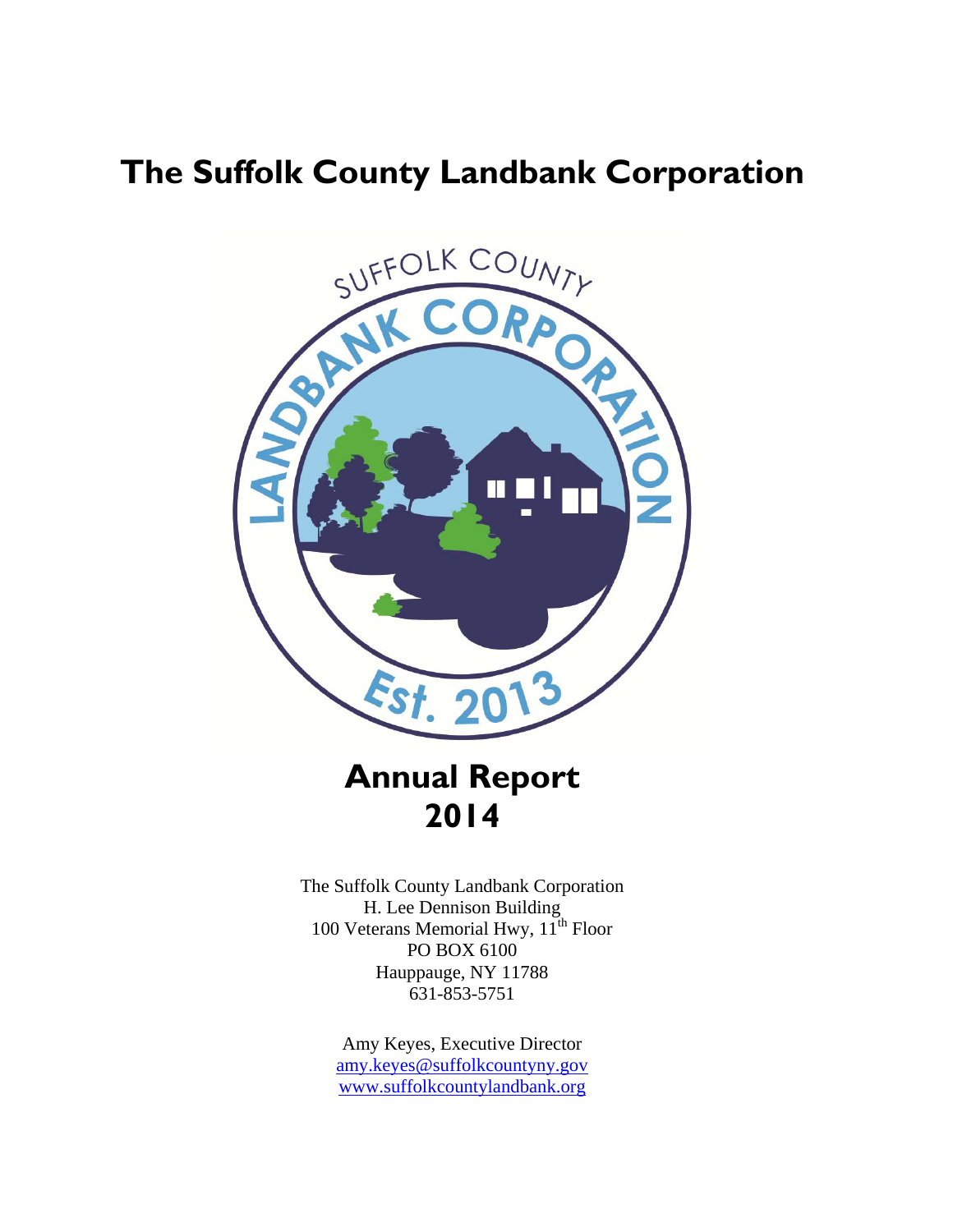# **Table of Contents**

| 2014 Suffolk County Landbank Corporation Annual Report                                                   |    |  |
|----------------------------------------------------------------------------------------------------------|----|--|
| Board of Directors and Officers                                                                          | 3  |  |
| <b>Corporation Staff</b>                                                                                 | 3  |  |
| <b>Mission Statement and List of Measurements</b>                                                        | 4  |  |
| 2014 Operations and Accomplishments                                                                      | 4  |  |
| <b>Financial Activity Summary</b>                                                                        | 5  |  |
| Assessment of the Effectiveness of Internal Control Structure and Procedures                             | 5  |  |
| Material Changes in Operations & Programs                                                                | 5  |  |
| <b>Financial Activity</b>                                                                                | 6  |  |
| Bonds of the Corporation                                                                                 | 6  |  |
| <b>Compensation Schedule</b>                                                                             | 7  |  |
| Projects undertaken by the Corporation in 2014                                                           | 7  |  |
| Real property owned and/or disposed of by the Corporation                                                | 7  |  |
| Description of Pending Litigation                                                                        | 10 |  |
| Description of the total amount of assets and/or services bought or sold without<br>competitive bidding. | 10 |  |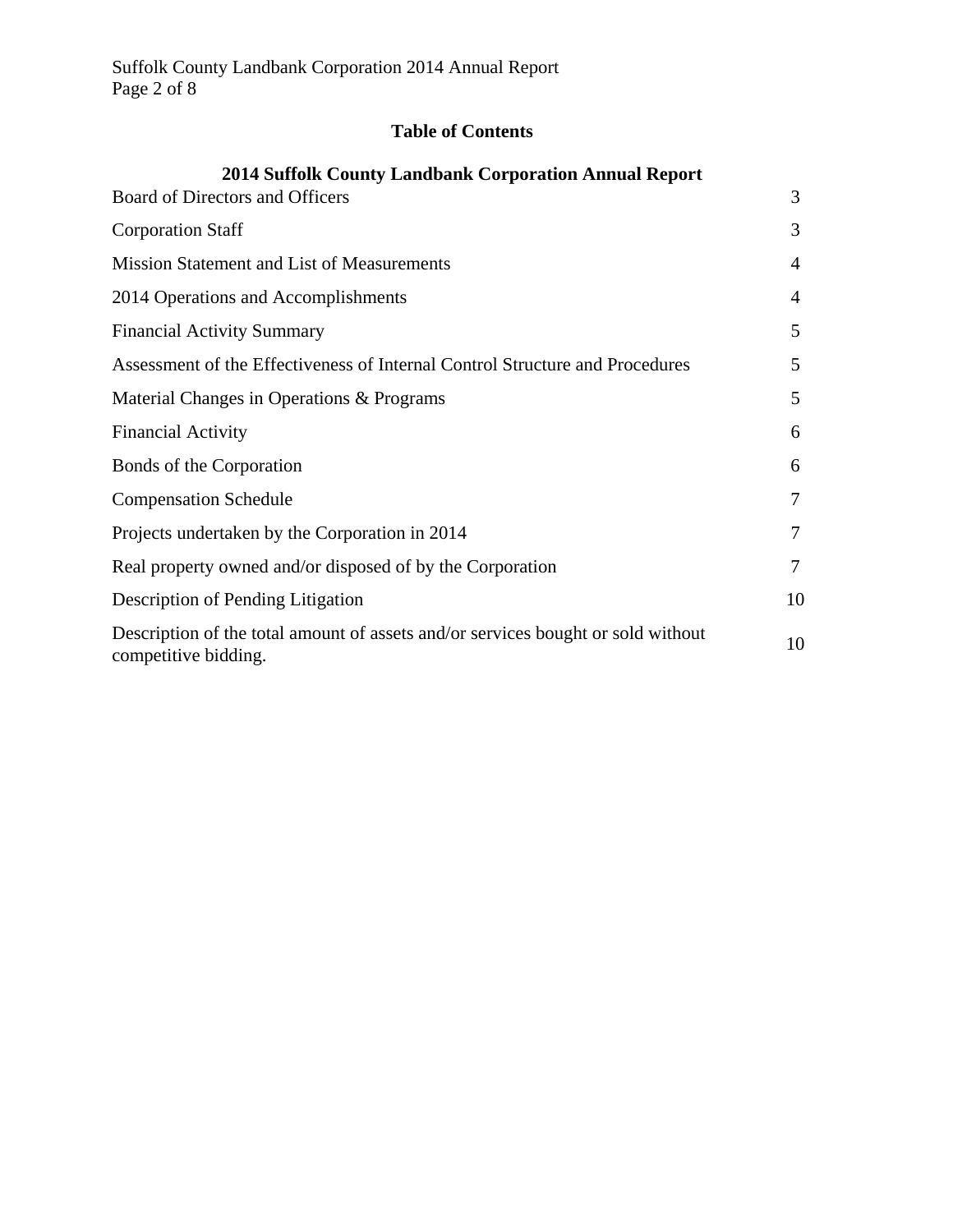#### **Board of Directors and Officers\_\_\_\_\_\_\_\_\_\_\_\_\_\_\_\_\_\_\_\_\_\_\_\_\_\_\_\_\_\_\_\_\_\_\_\_\_\_\_\_\_\_\_\_\_\_\_**

# **Names and Titles**

Steven Bellone Joanne Minieri *Chairperson Vice-Chairperson* 

DuWayne Gregory Thomas Cilmi *Director Director* 

Kelly Morris Jill Rosen-Nikoloff *Secretary Treasurer* 

> Anna Throne-Holst *Director*

**Corporation Staff\_\_\_\_\_\_\_\_\_\_\_\_\_\_\_\_\_\_\_\_\_\_\_\_\_\_\_\_\_\_\_\_\_\_\_\_\_\_\_\_\_\_\_\_\_\_\_\_\_\_\_\_\_\_\_\_\_** 

Amy Keyes *Executive Director* 

Sarah Lansdale *President* 

Andre Bermudez *Project Manager* 

Ryan McEnany *Project Manager* 

Katelyn Meehan *Project Manager* 

## **Corporation Counsel**

Harris Beach, PLLC

**Environmental Counsel**  Allen and Desnoyers, LLP

**Corporation Accountants**  Albrecht, Viggiano, Zureck & Company, PC

> **Corporation Auditor**  Sheehan & Company, CPA, PC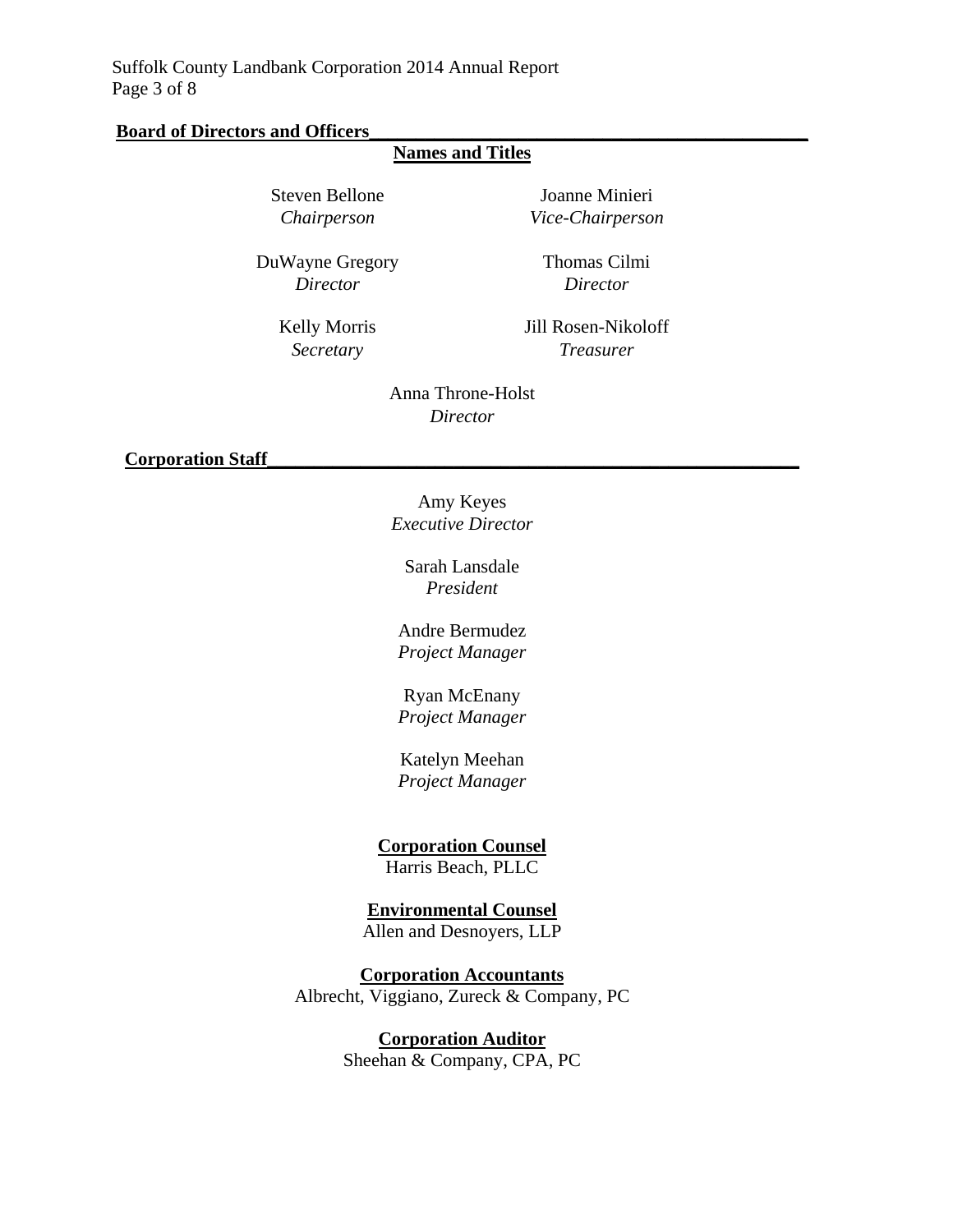# **SUFFOLK COUNTY LANDBANK CORPORATION 2014 ANNUAL REPORT**

*Dated as of March 26, 2015* 

This report has been prepared in compliance with the Public Authorities Reform Act of 2009. The Suffolk County Landbank Corporation ("SCLBC" or "Corporation") is a non-profit entity authorized under New York State's Land Bank Act (Article 16 of the Not-for-Profit Corporation Law), which passed in 2011. It is not a county agency, but operates in close affiliation with Suffolk County Government via a memorandum of understanding.

#### **1. Mission Statement and List of Measurements**

The mission of the Corporation is to efficiently facilitate the return of distressed and underutilized properties within Suffolk County to productive uses consistent with the comprehensive plans of the jurisdictions in which they are located.

To accomplish this mission, the SCLBC has listed 8 measurable performance goals which are publicly available and understood by SCLBC staff. These goals are:

- a. Reduce the number tax delinquent and environmentally challenged properties within Suffolk County
- b. Recoup outstanding delinquent taxes from Brownfield parcels
- c. Facilitate environmental site assessments of Brownfield parcels
- d. Transfer tax liens from SC Treasurer to SCLBC
- e. Market and sell tax liens to qualified third party developers
- f. Increase in # of parcels remediated and redeveloped by 3rd party developers
- g. Increase in # of parcels returned to productive tax paying use
- h. Rehabilitate and resell foreclosed residential property to residents with incomes at 100% of AMI or below

### **2. 2014 Operations and Accomplishments\_\_\_\_\_\_\_\_\_\_\_\_\_\_\_\_\_\_\_\_\_\_\_\_\_\_\_\_\_\_\_\_\_\_\_\_\_**

- Applied for and was designated a 501  $(C)$  (3) tax exempt, charitable organization.
- Continued to coordinate with the Suffolk County Treasurer's Office resulting in further collection of back taxes from property owners.
- Performed 19 Phase I environmental site assessments with the assistance of the U.S. Environmental Protection Agency (EPA) and funding secured from the New York State Office of the Attorney General (OAG).
- Coordinated with Suffolk County Department of Health Services to obtain access to 3 sites for Phase II site assessments.
- Coordinated with New York State Department of Environmental Conservation (DEC) to identify sites with a history of DEC enforcement and/or remediation, which may be prioritized for SCLBC acquisition.
- Expanded mission to enable the SCLBC to also focus on vacant, bank foreclosed residential properties.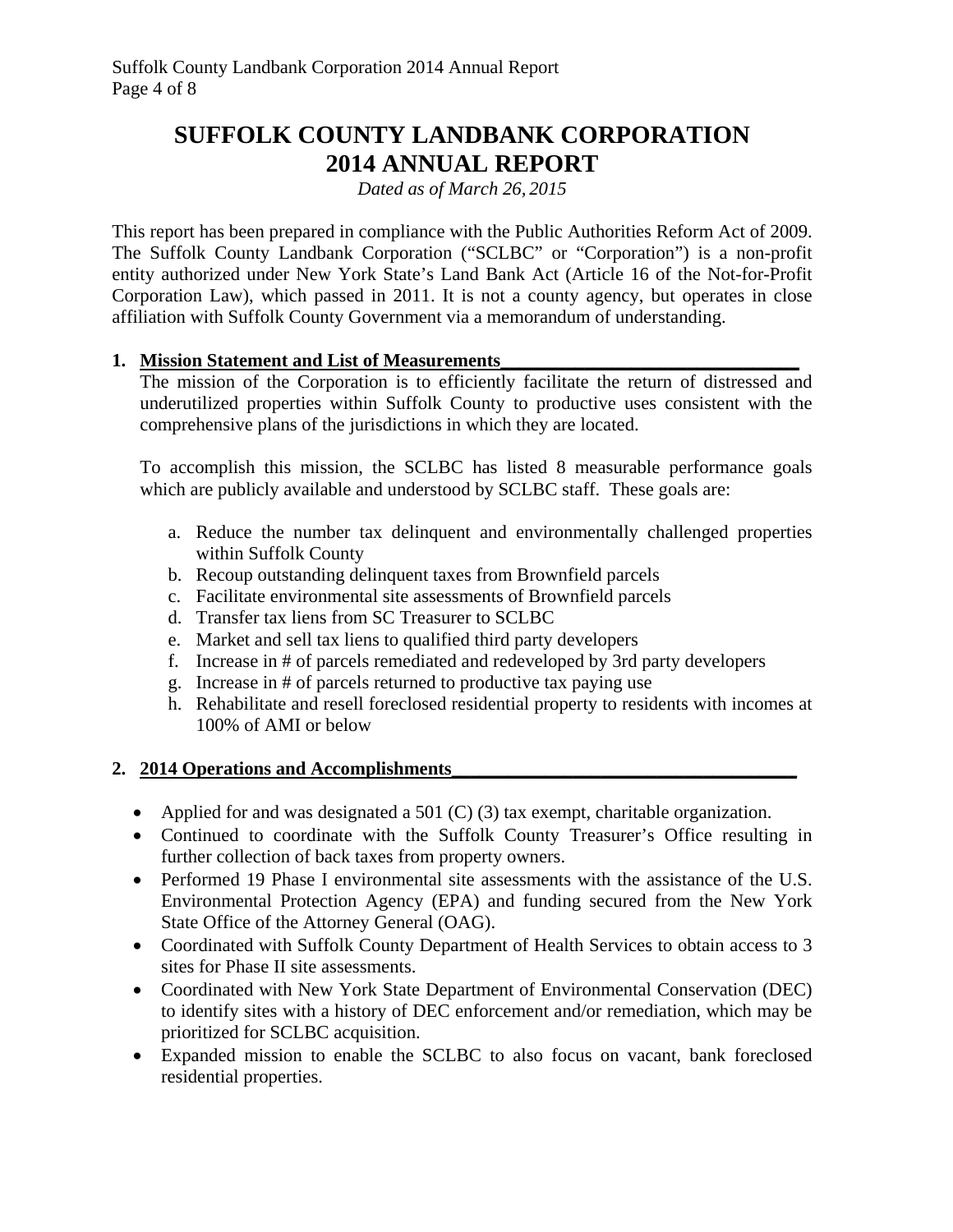Applied for and was awarded an additional \$1,938,470 by the OAG to acquire, rehabilitate and re-sell, 11 vacant, bank foreclosed residential properties.

### **3. Assessment of the Effectiveness of Internal Control Structure and Procedures**

This statement certifies that the Suffolk County Landbank Corporation followed a process that assessed and documented the adequacy of its internal control structure and policies for the year ending December 31, 2014. To the extent that deficiencies were identified, the authority has developed corrective action plans to reduce any corresponding risk.

### **4. Material Changes in Operations & Programs**

The Corporation adopted policies and procedures governing the acquisition and mission-driven redevelopment and disposition of properties. It expanded its mission to focus on distressed and underutilized properties within Suffolk County.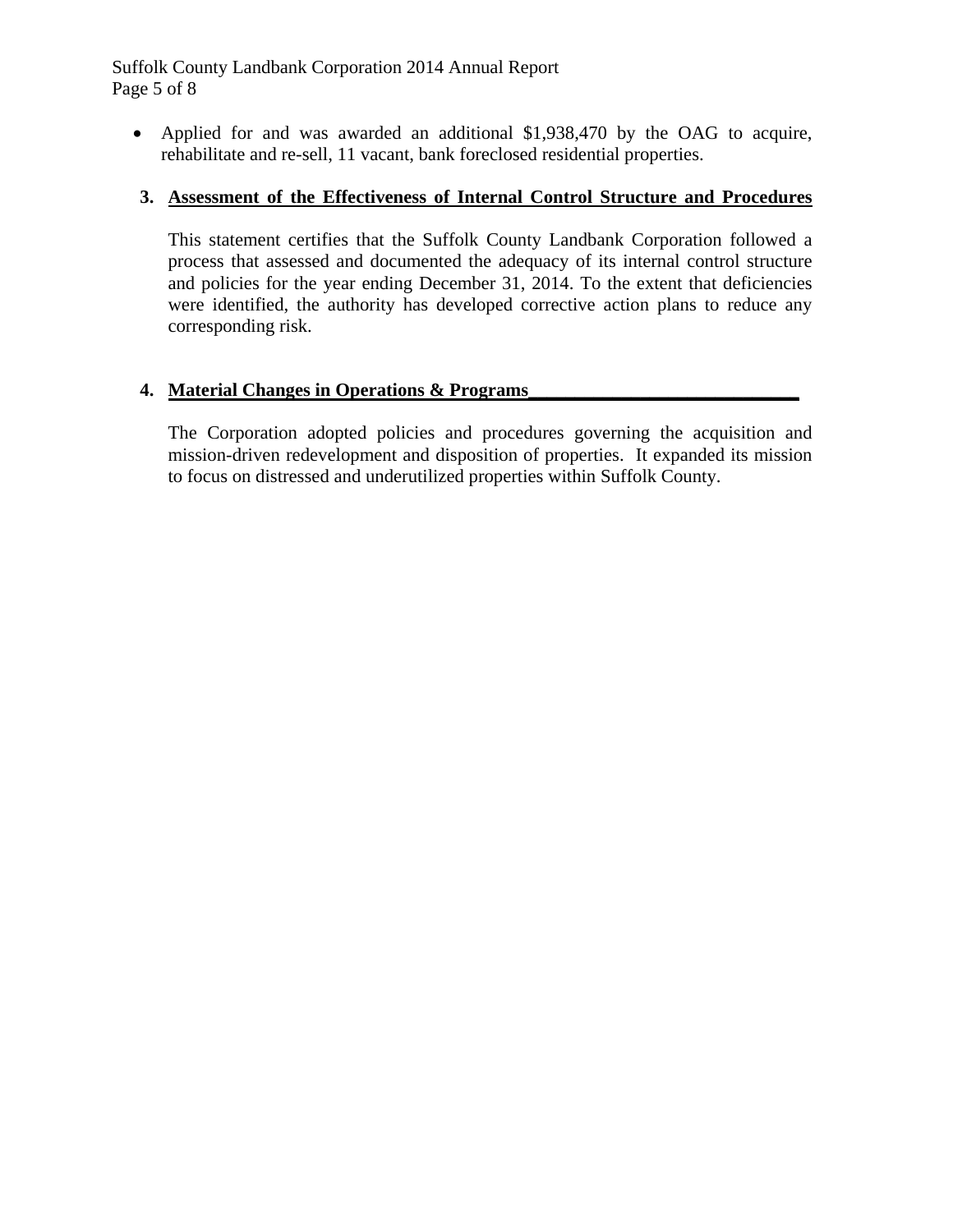#### **5.** Financial Activity

A summary of the Corporation's financial activity for the year ending 2014 are as follows:

| <b>Condensed Statement of Net Position</b><br><b>Governmental Activities</b><br>As of December 31, |      |                                 |
|----------------------------------------------------------------------------------------------------|------|---------------------------------|
|                                                                                                    | 2014 |                                 |
| <b>Assets</b>                                                                                      |      |                                 |
| Current and other assets<br><b>Total Assets</b>                                                    | \$   | 35,448                          |
|                                                                                                    |      | 35,448                          |
| <b>Liabilities</b><br><b>Current liabilities</b>                                                   |      | 35,435                          |
| <b>Total Liabilities</b>                                                                           |      | 35,435                          |
| <b>Net Position</b><br>Unrestricted                                                                |      | 13                              |
| <b>Total Net Position</b>                                                                          | \$   | 13                              |
| <b>Condensed Statement of Activities</b><br><b>Governmental Activities</b>                         |      |                                 |
|                                                                                                    |      | Year ended<br>December 31, 2014 |
| <b>Revenues</b>                                                                                    |      |                                 |
| <b>Program Revenues</b><br>Operating grants and contributions                                      | \$   | 54,029                          |
| <b>Total Program Revenues</b>                                                                      |      | 54,029                          |
| <b>General Revenues</b>                                                                            |      |                                 |
| Interest on investments<br>Miscellaneous local sources                                             |      | 2<br>100                        |
| <b>Total General Revenues</b>                                                                      |      | 102                             |
| <b>Total Revenues</b>                                                                              |      | 54,131                          |
| <b>Expenses</b><br>Home and community services                                                     |      | 54,118                          |
| <b>Total Expenses</b>                                                                              |      | 54,118                          |
| Increase in Net Position                                                                           |      | 13                              |
| Net Position at Beginning of Year                                                                  |      | -0-                             |
| Net Position at End of Year                                                                        | \$   | 13                              |

## **6. Bonds of the Corporation\_\_\_\_\_\_\_\_\_\_\_\_\_\_\_\_\_\_\_\_\_\_\_\_\_\_\_\_\_\_\_\_\_\_\_\_\_\_\_\_\_\_\_\_\_\_**

The Corporation has no Bonds.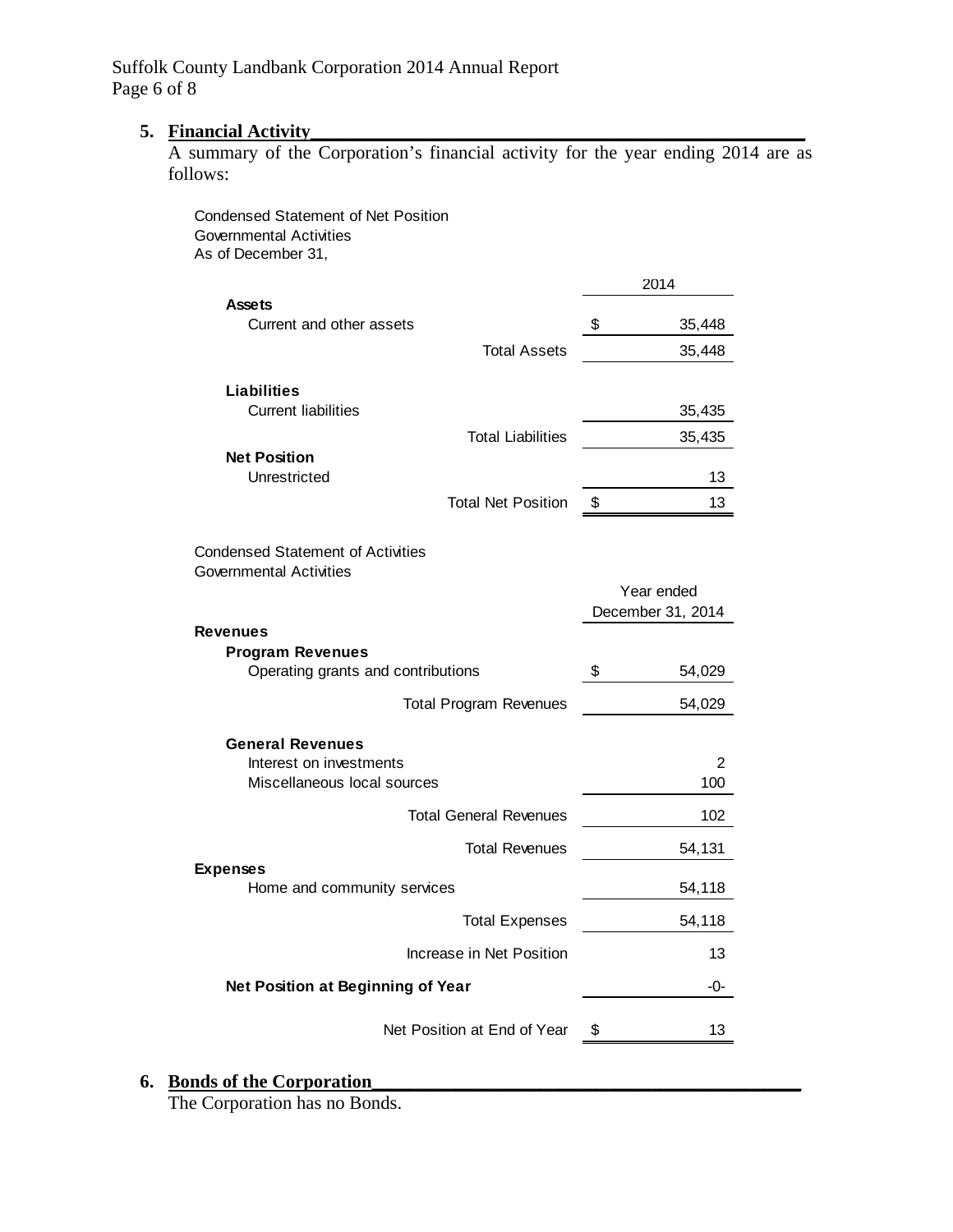#### **7. Compensation Schedule\_\_\_\_\_\_\_\_\_\_\_\_\_\_\_\_\_\_\_\_\_\_\_\_\_\_\_\_\_\_\_\_\_\_\_\_\_\_\_\_\_\_\_\_\_\_\_\_**

The Corporation is staffed by Suffolk County Employees via a Memorandum of Understanding agreement between the Corporation and Suffolk County. The Corporation did not directly compensate any employees in 2014.

#### **8. Projects undertaken by the Corporation during 2014\_\_\_\_\_\_\_\_\_\_\_\_\_\_\_\_\_\_\_\_\_\_**

As highlighted in the 2014 Operations and Accomplishments, the Corporation undertook the following key projects:

- Phase I site assessments performed on 19 properties.
- Worked to obtain access to 3 properties in preparation for Phase II site assessments.

#### **9. Real property owned and or disposed of by the Corporation\_\_\_\_\_\_\_\_\_\_\_\_\_\_\_\_**

The Corporation did not own or sell any real property during 2014 and does not currently own any real property.

#### **10. Description of Pending Litigation\_\_\_\_\_\_\_\_\_\_\_\_\_\_\_\_\_\_\_\_\_\_\_\_\_\_\_\_\_\_\_\_\_\_\_\_\_\_\_**

The Corporation was not involved as a party to any litigation in fiscal year 2014.

#### **11. Description of the total amount of assets, services, or both assets and services bought or sold without competitive bidding**

No assets, services, or both were bought or sold without competitive bidding in 2014.